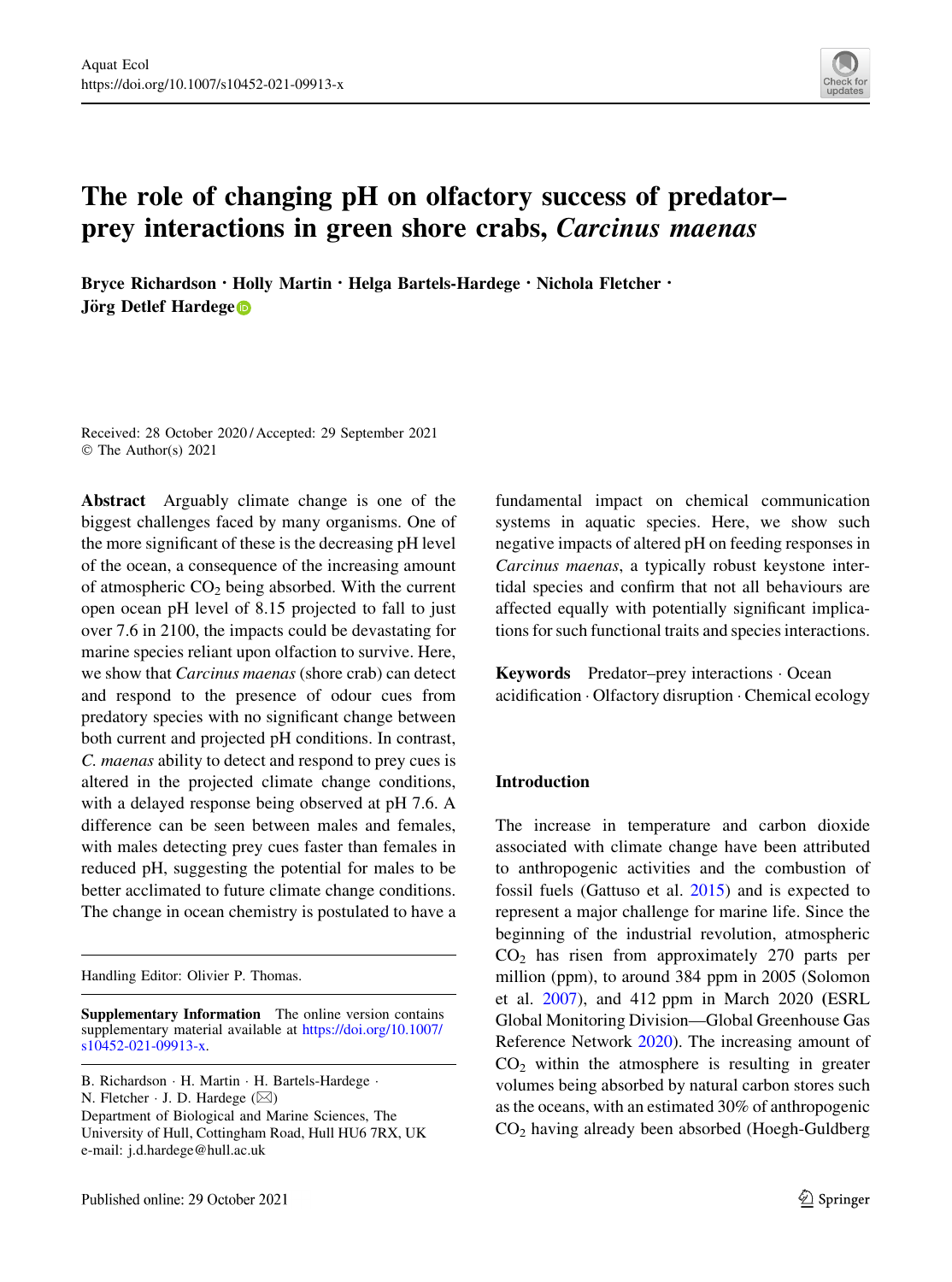et al.  $2018$ ; Rhein et al.  $2013$ ). These rising  $CO<sub>2</sub>$  levels are leading to changes to the long-standing carbon chemistry of the oceans via a process known as ocean acidification, lowering the pH of the oceans (Caldeira and Wickett [2003\)](#page-8-0).

The pH of the oceans has already fallen by 0.1 compared to the pre-industrial age and is continuing to decrease further by another 0.4 to around 7.6 by 2100 (Orr et al. [2005;](#page-8-0) Bindoff et al. [2019\)](#page-8-0). Changes to the pH level in marine ecosystems have been shown to impact and force marine organisms to attempt adaptation to a lower pH environment (DeWeerdt [2017](#page-8-0)). The projected pH values for the mid and end of this century have been forecast to cause an increase in the intensity of coral bleaching, and a 5% decline in calcification rates of coral by 2034, meaning corals will struggle to deposit calcium carbonate resulting in smaller, less species dense reefs (Albright and Langdon [2011](#page-7-0); Crook et al. [2011;](#page-8-0) van Hooidonk et al. [2013\)](#page-9-0). This impact on calcification rates will impact numerous other calcifying species such as crustaceans—as calcification is used in the moulting process to harden the new exoskeleton (Luquet [2012](#page-8-0)).

Multiple research papers (see Clements and Hunt [2015](#page-8-0) for review) suggest there is also disruption to olfactory behaviours in fish and invertebrates as a result of lowered pH levels (Wyatt et al. [2014](#page-9-0)). Orange Clown Fish (Amphiprion percula) larvae struggled to find reef habitats and suitable settlement sites (Munday et al.  $2009$ ). Dixson et al  $(2010)$  $(2010)$  found that in projected pH conditions, A. percula became strongly attracted to odour cues of natural predators, suggesting that a number of essential olfactory responses are inhibited or altered within this species as well as in predatory fish (Draper and Weissburg [2019](#page-8-0) for review). It has been noted that the ability to detect prey was significantly inhibited in reef predators such as the Brown Dottyback, Pseudchromis fuscus (Cripps et al [2011](#page-8-0)). Similarly, Dixson et al [\(2014](#page-8-0)) investigated the impact of the expected pH conditions for 2100 on the Smooth Dogfish, Mustelus canis, with results showing the individuals subjected to the lower pH condition avoided odour cues associated with food.

The effects of rising oceanic  $CO<sub>2</sub>$  and the related reduced seawater pH on a large range of aquatic organisms' predator–prey interactions are now widely accepted (DeWeerdt [2017;](#page-8-0) Draper and Weissburg [2019\)](#page-8-0). However, further work is required to investigate the effects of such conditions on keystone species on a global ecological scale, especially in variable environments such as estuaries and where multiple behaviours can be tested. Here, we have focused on one of the world's most successful invasive species, the Green Shore Crab, Carcinus maenas (Lowe et al. [2000\)](#page-8-0) that inhabits coastal ecosystems and is known to be impacted by extreme pH conditions (Carstensen and Duarte [2019\)](#page-8-0) such as experienced in tidal pools (Briffa et al. [2012](#page-8-0)). Like most marine invertebrates (Hay [2009](#page-8-0)) shore crabs rely significantly on chemical cues to gain information on their environment and to coordinate key behaviours including reproduction, foraging and detection of predators (Hayden et al. [2007;](#page-8-0) Hardege et al. [2011a\)](#page-8-0). With shore crabs inhabiting environmentally variable coastal areas where temperature, salinity,  $pCO<sub>2</sub>$  and pH change greatly on a daily and seasonal basis (Baumann et al. [2015\)](#page-7-0), C. maenas was chosen to examine if a degree of adaptation to low pH on olfactory sensitivity exists. In predator–prey olfaction it could also be expected that cues of high survival values, here the odour of a predator are less affected by environmental factors than feeding cues (Draper and Weissburg [2019](#page-8-0)). Here, we investigated how successfully C. maenas can detect its prey, the blue mussel (Mytilus edulis), and a predator, the common cuttlefish (Sepia officinalis), in present day pH of 8.2, and predicted pH condition for the year 2100 of pH 7.6.

# Materials and methods

## Experimental animals

During October 2018 and 2019, a mixture of male and female adult shore crabs, Carcinus maenas, varying similarly in size between 3 cm and 5.5 cm carapace width were collected from the intertidal zone of Esteiro Do Ramelhete (Faro, Portugal). Animals are deemed adults and sexually mature from a carapace width of at least 3.0 cm (Berril [1982](#page-7-0)) or when found in mating pairs in the initial  $4 \times 1$  x1m holding tanks. Animals were kept in 4 large tanks (1 m x 1 m x 1 m) with a constant flow of seawater at an average temperature of 19.9  $\degree$ C across all experimental days. Two tanks were at pH 8.15 and two at pH 7.6 and for each pH tanks were for either pre- or post-bioassay keeping. Those crabs in the post-bioassay tanks were not re-used for 24 h to avoid learning of odours. Each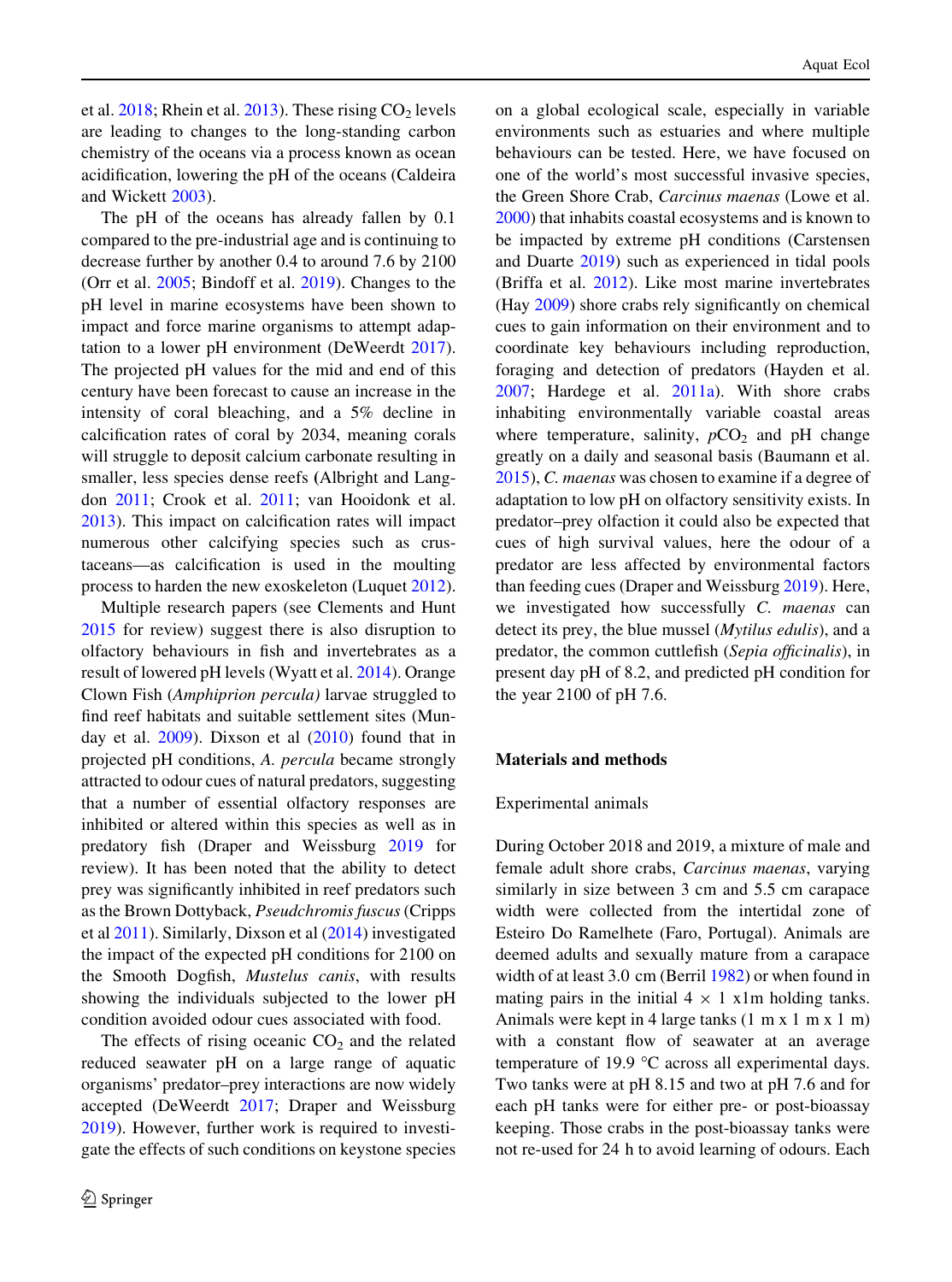tank had ample hiding tubes so that crabs were able to have individual shelters. A week prior to the beginning of the study, the crabs were separated into these two experimental groups in the communal tanks  $(N = 150)$ per tank) designed to pick crabs at random to avoid pseudo-replication.

Group one remained in a flow through tank with natural pH 8.15 seawater, and the others were placed in a tank with a flow through of carbon dioxide treated seawater at pH 7.6 seawater to acclimatize crabs for use during the study (Sordo et al. [2016\)](#page-9-0). The automatically controlled system enabled to have a pH value of 7.6 achieved by having  $CO<sub>2</sub>$  pumped through the natural seawater, acquired from the estuary all crabs were sourced from, until the desired value was reached. Prior to the bioassays individuals were sexed, and any specific characteristics recorded, such as lack of appendages, or the presence of eggs. Only crabs with no apparent damage (e.g. missing chaelae) were included to reduce the impact of difference in physiological status of the crabs upon their behaviour. The animals were fed ragworms, Nereis diversicolor, the week prior to the beginning of the study and starved from this day to ensure a reaction to a prey cue would occur, as reactions to food stimuli are known to depend on appetite and shore crabs can starve for over a month (Wallace [1973](#page-9-0)).

#### Olfactory cues

For this study, two natural odour cues were used throughout: the odour of a Common Cuttlefish (Sepia officinalis), and the odour of Blue Mussels (Mytilus edulis). The odour cue of S. officinalis was sourced by sampling water from a tank containing 30 adult cuttlefish individuals, 15 males and 15 females, within 3000 L of flowing natural seawater from the culture system at the Ramalhete field station. This was taken fresh from the tank at the same time each day to ensure the odour cue was present and as much as possible at the same concentration each day. For the prey cue, M. edulis were purchased as fresh local catch, these were then crushed, and 1 millilitre of the tissue fluid produced was mixed with 9 millilitres of filtered natural seawater in order to create the odour of injured prey.

#### Behavioural assays

Randomly selected crabs were isolated individually in a tank (45 cm x 15 cm and 3 cm depth of required pH seawater, sides darkened to avoid light stimulation from surroundings), using a plastic ring (approximately 6 cm diameter, 5 cm height) covered by a tile. This was used to avoid any impact from the introduction of the visual stimuli at either side of the container. Furthermore, the ring was used to ensure any visually induced movements involved with adding the odour cue were avoided. Using an Eppendorf M4 multipette, 0.5 ml of the required cue solution was added to a sponge (previously washed with alcohol and rinsed with seawater), an object usually not attractive to crabs (Hardege et al. [2011a](#page-8-0)) and placed inside a metal nut, approximately 1 cm wide. The side of the tank with the cue was chosen at random and a control was added to the opposite side in form of a sponge filled nut without a cue (see Fig. 1).

Once the cue was injected into the randomly chosen sponge and allowed to disperse within the water for 10 s, the ring was removed enabling the animals to move freely in the tank. Behaviour was observed for a further two minutes for the predator cue, and for 5 min for the prey cue. Response to the prey cue was determined as an attempt to feed on the sponge with the feeding stimuli. A positive reaction to the predator cue was determined by two behaviours; a freeze response, meaning the individual stopped moving for more than 2 s, and a retreat response, which occurred when the individual's carapace touched the opposing side of the container to the location of the predator cue. Once the individual had been observed, the sponges were removed and thoroughly rinsed using natural sea water from the same source as that within the tanks to



Fig. 1 The experimental set up used during the study, showing the crab (C. maenas) isolated in the centre of the container (45 cm  $\times$  15 cm  $\times$  15 cm) by a plastic ring (6 cm diameter), and the two visual stimuli either side; one of which was chosen at random to contain 0.5 ml of the required odour cue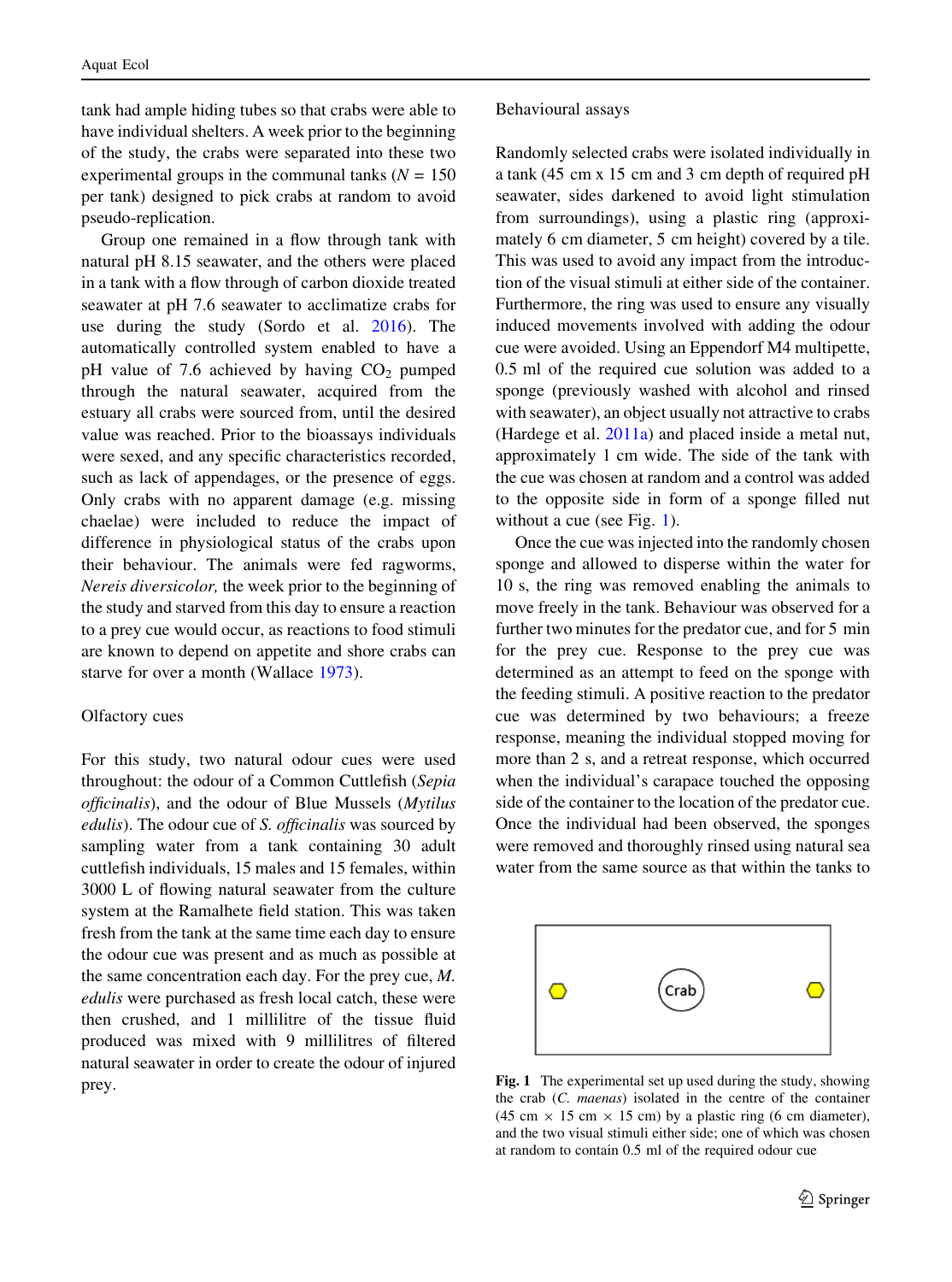ensure none of the odour cue was present prior to the next individual being tested.

The figures show the time required for a crab to respond to the cues presented. It does not show the duration of the reaction as for the purposes of the study this was not relevant. We only measured the time taken to detect the presence to determine if pH was impacting the olfactory ability of the species. Fathala et al. ([2009\)](#page-8-0) showed that crustaceans have the ability to form short term memory if subjected to the same conditions repeatedly for a short period of time (under 30 min). To ensure this would not impact the study, individuals were placed in a separate 1 m  $\times$  1 m  $\times$ 1 m tank containing the designated pH water after observation and not tested again until the next day.

## Statistical analysis

Statistical analysis was conducted using the IBM SPSS statistical analysis software (version 25). The data sets were initially tested for normality using a Shapiro–Wilk test. All data sets had a p-value below 0.05, meaning nonparametric tests were needed as the null hypothesis of the data being normally distributed is rejected. A comparison of the mean values was then conducted using a Mann–Whitney U test, to determine if there is a significant difference between the mean values, and from this, whether the null hypothesis can be rejected or not.

## Results

During the control bioassays without addition of olfactory cues, C. maenas acclimated to both present day and future pH conditions, moved around the bioassay container frequently, with limited time remaining still. Few individuals attempted to feed on the visual stimuli (15%,  $n = 20$ , 10 per pH condition). Escape and freeze behaviour associated with the presence of a predator occurred, albeit after an initial period of movement around the container in 16 of the 20 control tests.

When testing with the presence of a prey cue (Mytilus edulis), the crabs acclimated at pH 8.2 found the presence of the prey cue significantly quicker than those acclimated at pH 7.6 (Fig. [2,](#page-4-0)  $p = 0.002$ ,  $n = 45$ ) and 38 in pH 8.2 and 7.6 respectively). In present day conditions, males found the presence of the prey cue significantly quicker than females, however in projected pH conditions for the year 2100, there was no significant difference in the time taken to find the presence of the prey cue between males and females (Fig. [3](#page-4-0),  $p = 0.043$ ,  $n = 45$ , and  $p = 0.342$ ,  $n = 38$ respectively).

When subjected to the odour cue of a predator (Sepia officinalis), the different pH conditions had no significant impact upon the ability to detect and respond to the presence of predator odour (Fig. [4,](#page-5-0)  $p = 0.85$ ,  $n = 116$ ). Differences between sexes were also compared for the presence of the predator cue, showing no difference between males and females, in either the present-day condition (pH 8.2), or projected conditions for 2100 (pH 7.6) (Fig.  $5a/b$  $5a/b$ )  $p = 0.806$ ,  $n = 60$  and B)  $p = 0.576$ ,  $n = 55$  respectively).

## **Discussion**

As Carcinus maenas naturally encounter fluctuating pH and temperature conditions in the intertidal zone, and are known to be only affected significantly in very low pH conditions (Briffa et al. [2012\)](#page-8-0), we expected that the instinctive detection of especially a predator and to a certain extent also of prey presence would be largely uninhibited by the year 2100 pH conditions (pH 7.6). However, as shown above, the results of this study suggest otherwise, with individuals subjected to projected pH conditions of 7.6 taking significantly longer to detect the presence of a prey odour cue than those acclimated to present day pH conditions of 8.2 (Fig. [2](#page-4-0)). Males were also shown to be able to detect the presence of a prey cue significantly quicker than females in present day conditions, but no difference was shown in projected conditions (Fig. [3\)](#page-4-0). Results also suggest decreasing pH levels associated with climate change have no impact upon C. maenas' ability to detect and respond to the presence of predator odour (Fig. [4](#page-5-0)). Respiration data also support this, showing that oxygen consumption in crabs increase significantly upon predator odour exposure independent of seawater pH (see supplementary material).

Previous studies into predator–prey interactions have found similar results in other species, such as Blue Crabs, Callinectes sapidus (Glaspie et al. [2017](#page-8-0)), Korean Common Dogwhelks, Thais clavigera (Xu et al. [2017](#page-9-0)), European Seabass, Dicentrarchus labrax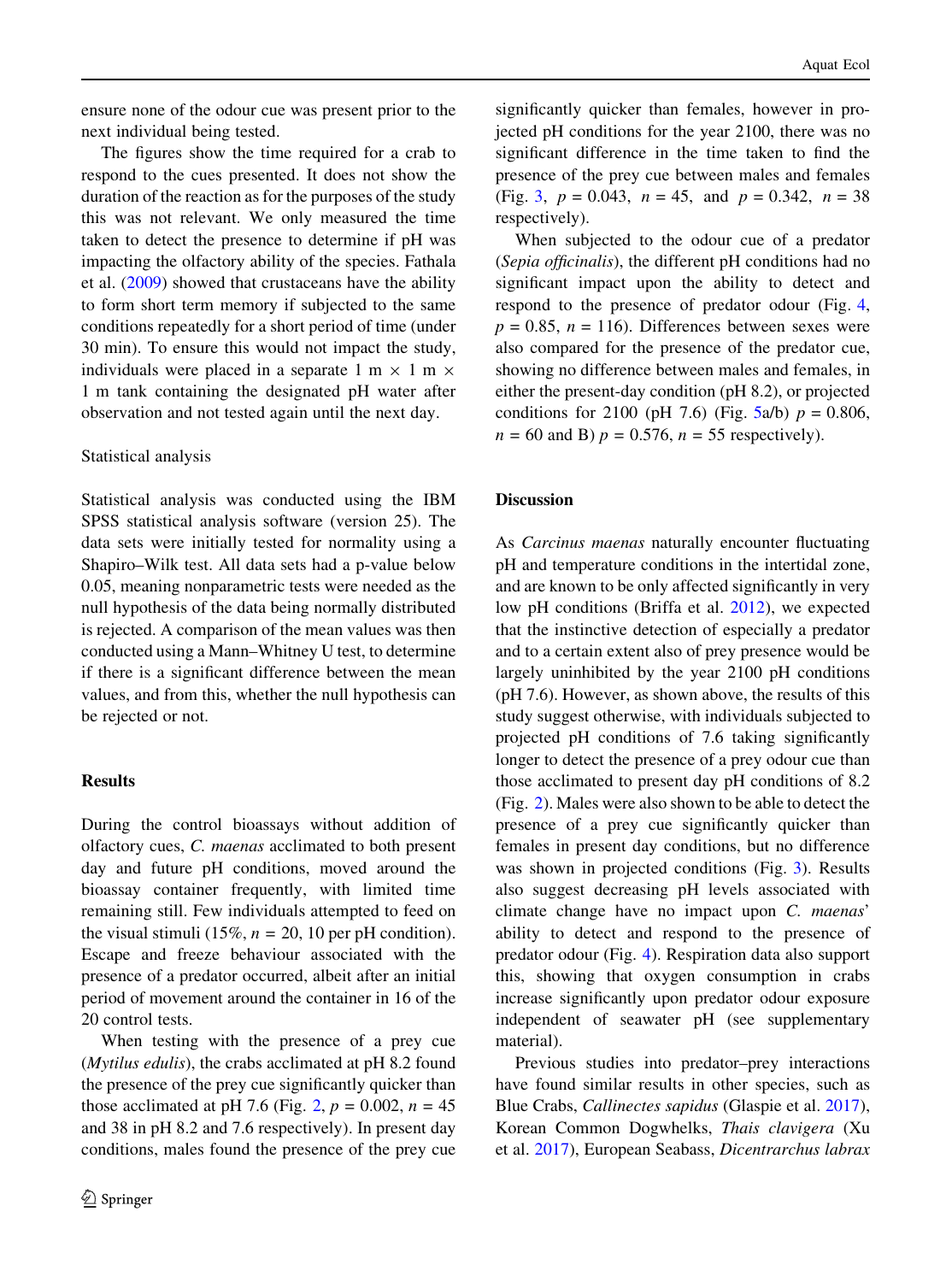<span id="page-4-0"></span>

Fig. 2 Distribution of results in time taken (s) for *Carcinus maenas* to find a prey cue (Mytilus edulis) in both current pH conditions, (8.2), and those projected for 2100 (7.6). pH 8.2:  $n = 45$ , mean = 67 s  $\pm$  13 s; pH 7.7:  $n = 38$ , mean = 46 s  $\pm$  21 s; p = 0.002



Fig. 3 Distribution of results for males and females in time taken (s) for *Carcinus maenas* to find the presence of a prey cue (Mytilus edulis) in current pH conditions (8.2). Female:  $n = 15$ , mean = 118 s  $\pm$  31 s; Male:  $n = 30$ , mean = 41 s  $\pm$  10 s.  $p = 0.043$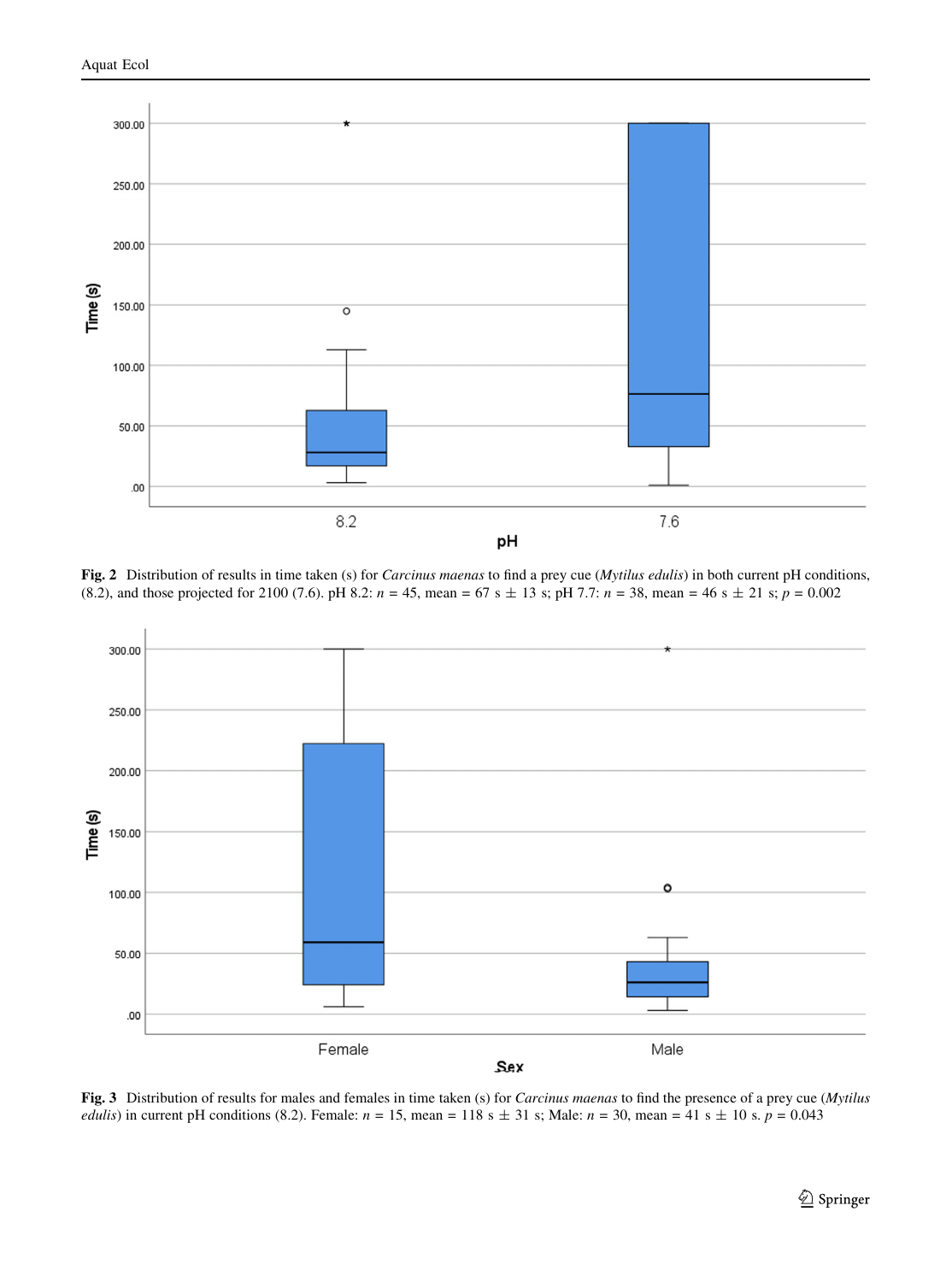<span id="page-5-0"></span>

Fig. 4 Distribution of results in time taken (s) for Carcinus maenas to react to the presence of a predator odour (Sepia officinalis) in both current pH conditions (8.2), and those







Fig. 5 Distribution of results in time taken (s) for male and female Carcinus maenas to react to the presence of a predator odour (Sepia officinalis) in A) current pH conditions (8.2), and B) in projected pH conditions for the year 2100 (7.6). a Female:

 $n = 32$ , mean = 9 s  $\pm$  2 s; Male:  $n = 28$ , mean = 12 s  $\pm$  4 s.  $p = 0.806$ . **b** Female:  $n = 28$ , mean = 9 s  $\pm$  1 s; Male:  $n = 27$ , mean =  $8 s \pm 1 s. p = 0.576$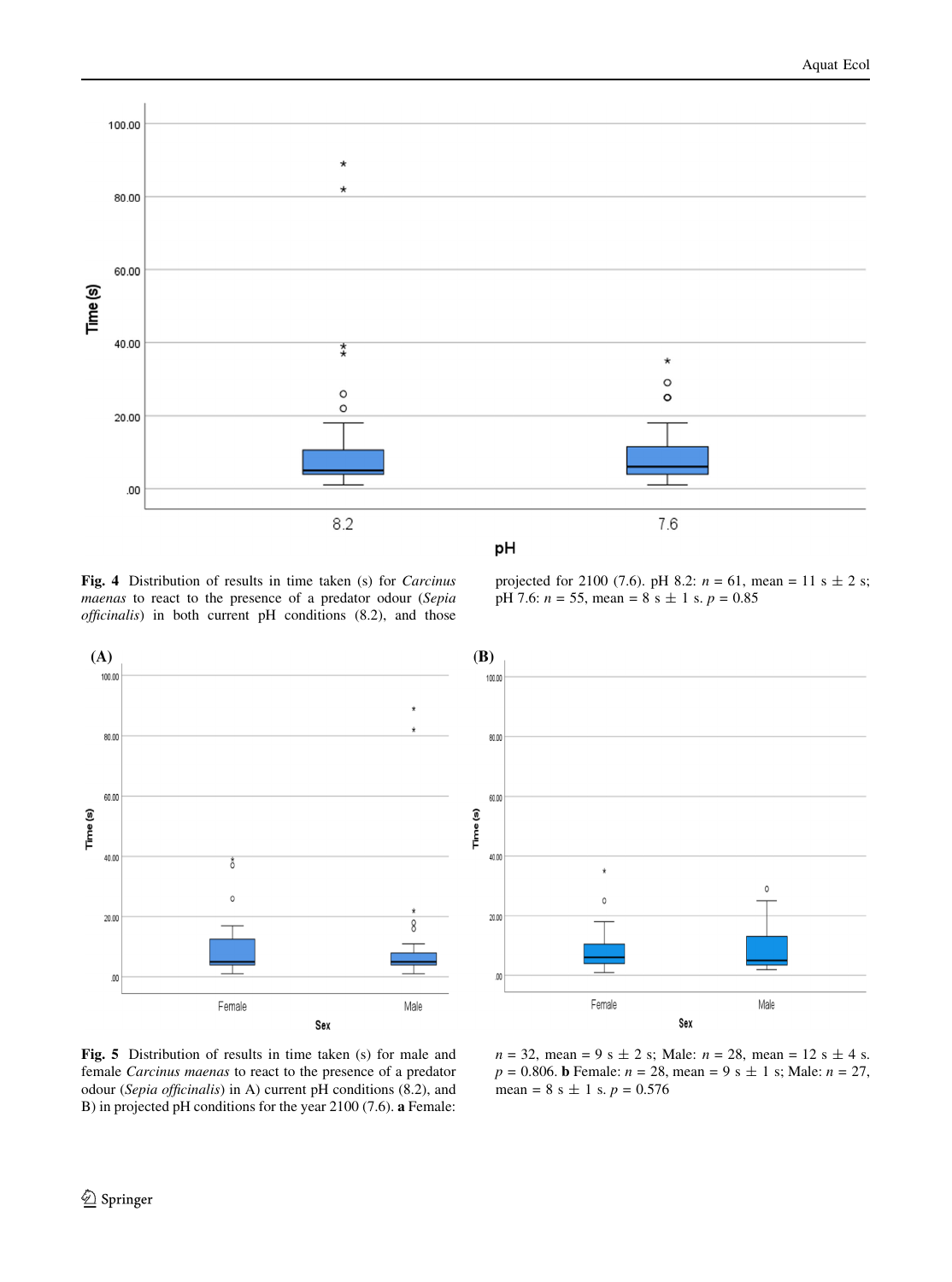(Porteus et al. [2018\)](#page-9-0) and Mud Crabs, Panopeus herbstii (Dodd et al. [2015\)](#page-8-0) all showing reduced olfactory range of up to 40%, reduced olfactory success and reduced foraging behaviours in conditions synonymous with the end of the century (Wang et al. [2018\)](#page-9-0). Some authors suggested that alterations of behaviours under increased  $CO<sub>2</sub>$  and decreased pH levels have been attributed to olfactory disruption through the alteration of neurotransmitters such as gamma aminobutyric acid (GABA) (Nilsson et al. [2012\)](#page-8-0), which is crucial also to the function of invertebrate central and peripheral nervous systems (Briffa et al. [2012;](#page-8-0) Lunt [1991](#page-8-0)). Briffa et al ([2012\)](#page-8-0) highlighted that in the shore crabs haemolymph ionic concentrations are not changing when crabs are exposed to low pH conditions. This makes it unlikely that changes to neurotransmission of cues is the key factor in the observed alterations to prey odour, especially since the predator odour responses in the crabs were unchanged.

As well as the changes to neurotransmitters, ocean acidification has also been shown to have the potential to cause changes to the structure of signalling cues such as peptides through altered protonation (Hardege et al. [2011b;](#page-8-0) Roggatz et al. [2016,](#page-9-0) [2019](#page-9-0)). These changes to the receptor-ligand interactions could cause an organism to take longer to detect an odour or become completely unable to sense the presence of an odour as the bioavailability of the correct form of the olfactory cue is reduced (Velez et al. [2019](#page-9-0); Roggatz et al. [2019\)](#page-9-0).

The slower reaction to prey odour cues could also be attributed to the physiological impact of climate change conditions, for example upon respiration, and the resulting reduced activity rates. Paganini et al [\(2014](#page-8-0)) found that extreme pH and temperature conditions projected by the Intergovernmental Panel on Climate Change (IPCC) negatively impact the respiration rates of crustaceans, in this case the porcelain crab (Petrolisthes cinctipes). This reduction in respiration caused reduced activity states, which has been linked to reduced sensitivity to the presence of food cues (Zimmer-Faust et al. [1996](#page-9-0)) albeit this would not fully explain why the shore crab's perception and response to predator odour is unchanged (Fig. [4](#page-5-0)). There are clearly several ways in which ocean acidification has been shown to have negative impacts on marine organisms' abilities to detect the presence and location of food, which are supported further by the results of this study.

Despite the difference shown in behaviour in the presence of the odour of prey, the results suggest that the impact of low pH conditions has no significant impact on Carcinus maenas' ability to detect the presence of a predator (Fig. [4](#page-5-0)). Weissburg and Zimmer-Faust ([1994\)](#page-9-0) found that Callinectes sapidus rely heavily on spatial and temporal aspects of an odour cue. As the odour cue of the predator, Sepia officinalis, was taken each morning, the temporal aspect of the odour cue could have led to a reduction in the defensive response from C. maenas as shown by the results in this study. Results from previous studies have shown that odour cues which are not sourced within a maximum of 30 min decay, leading to a reduction in the defensive response elicited to the odour cue later in the day, as the predator odour was sourced in the morning (Ferrari et al. [2007;](#page-8-0) Bytheway et al. [2013](#page-8-0); Chivers et al. [2013](#page-8-0)). Variability in the quality of an odour cue obtained through conditioning water, in this case predators, is a major contributor to experimental variance in the behavioural responses of the cue receiver in any biological assay. This is especially important when the signal is a bouquet of multiple chemicals where some may be more affected by reduced pH than others (Roggatz et al. [2016](#page-9-0); Hardege et al. [2011b](#page-8-0)). Feeding stimulants are often a complex array of diverse molecules including amino acids, nucleosides, fatty acids and other lipophilic compounds and their ratios may also vary (Velez et al. [2019\)](#page-9-0). The use of synthetic chemical signals allows for controlled, precise dosing of cues in biological assays enabling dose–response curves and the determination of response thresholds that then allow to examine small changes in signal detection and animal responses over pH (Hardege et al. [2011b;](#page-8-0) Roggatz et al. [2016](#page-9-0), [2019\)](#page-9-0).

Other factors have also been shown to impact how an odour cue is interpreted and what response is caused. Weissburg and Beauvais ([2015\)](#page-9-0), and Poulin et al ([2018\)](#page-9-0) found that the diet of a predator has an impact upon how prey species respond to the presence of its odour cue. The predator odour cue used in this study was sourced from S. officinalis, which had been fed with shrimp. This absence of C. maenas within the diet of the cuttlefish used could explain a lack of, or greater time taken to display a defensive response, but from Fig. [5](#page-5-0) it is evident that the crabs did detect and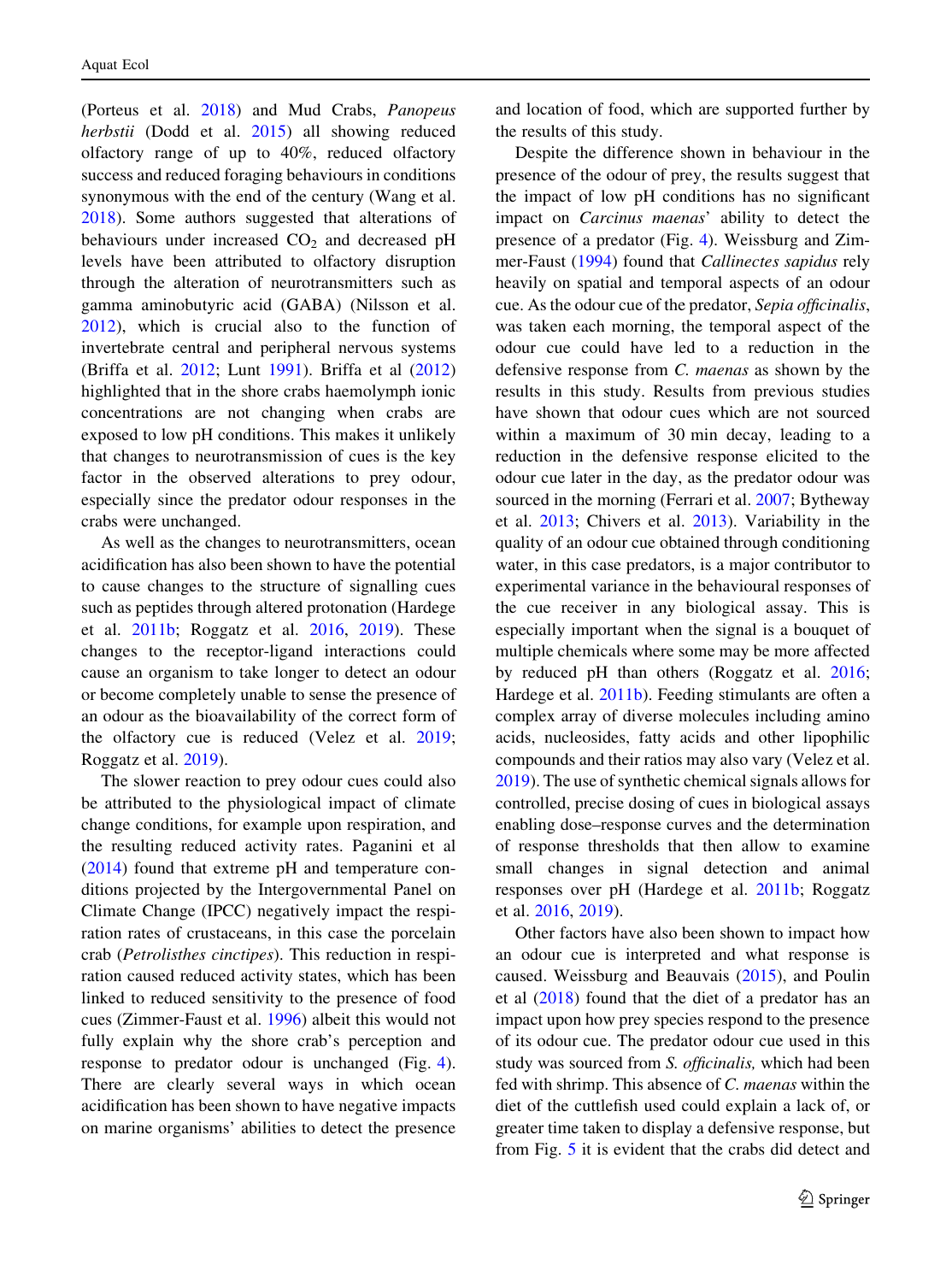<span id="page-7-0"></span>respond to the cuttlefish odour. Cattano et al ([2017\)](#page-8-0) found that in the family of fish known as wrasse, temperate alterations did not change the ability to detect the presence of predators; which alongside the results of Andrade et al (2018) that showed no change to the behaviour of speckled sanddab (Citharichthys stigmaeus) in elevated  $CO<sub>2</sub>$  conditions suggest there is also the potential for climate change conditions to affect olfaction more substantially in different species.

The differences shown between the time taken for males and females to detect the presence of a prey cue suggest there could be physiological or morphological differences between sexes. As shown by Hayden et al [\(2007](#page-8-0)) shore crabs' responses to feeding stimulants vary between the sexes specifically throughout the seasons with males requiring higher doses of feeding stimulants during the summer reproductive season whilst in autumn/winter both sexes responded equally. With the data in the present study collected in late October, at the end of the reproductive season it is feasible to assume male responses were heightened after a summer period of reduced intake of prey. Spooner et al ([2007\)](#page-9-0) found preferences for food between sexes in C. maenas, which could explain why males were more reactive to the presence of M. edulis, as physiological differences in chelae size would result in less energy being used by a male in order to crack the shell of M. edulis. However, no significant difference was shown between sexes in the ability to detect the presence of a predator. As both sexes are equally at risk of predation, it is unlikely that there would be any difference in the ability to detect the presence of a predator (Fig. [5a](#page-5-0) and b).

In conclusion, results from this study into the impacts of ocean acidification upon the olfactory abilities of marine organisms show the potential for serious implications altering predator–prey interactions. However, it is still unclear exactly how accurately these results can be compared to naturally occurring behaviours and conditions. Naturally occurring diel  $CO<sub>2</sub>$  conditions show the impacts of climate change conditions are less substantial than those of stable reduced pH and elevated  $CO<sub>2</sub>$  conditions used in many studies (Jarrold et al. [2017](#page-8-0)), presumably because the higher pH during the daytime enabled animals to detect and respond to odour cues. Goldenberg et al [\(2018](#page-8-0)); who found that in more complex natural environments, compared to laboratory test settings, behaviours showed fewer changes to elevated  $CO<sub>2</sub>$ 

levels. Despite these studies and the results shown by C. maenas here, our understanding how ocean acidification will impact complex linked functional traits, is still nowhere near sufficient to predict ecosystem responses. Further research is required to determine how climate change will impact ecosystem services on a larger, multi-generational scale, as well as in field studies. Our data suggest C. maenas' olfactory cuebased predator–prey interactions are altered in the pH conditions projected by the end of the century, impacting the complex species interactions governed by olfactory cues.

Acknowledgements We thank all the staff at the University of the Algarve CCMar Ramalhete Marine station, especially Joao Reis, Amber Jones for advice on data analysis, Georgia Oakley for respiration data collection and the University of Hull for supporting the field study and funding from the Pacific Science Foundation, USA for JDH.

Open Access This article is licensed under a Creative Commons Attribution 4.0 International License, which permits use, sharing, adaptation, distribution and reproduction in any medium or format, as long as you give appropriate credit to the original author(s) and the source, provide a link to the Creative Commons licence, and indicate if changes were made. The images or other third party material in this article are included in the article's Creative Commons licence, unless indicated otherwise in a credit line to the material. If material is not included in the article's Creative Commons licence and your intended use is not permitted by statutory regulation or exceeds the permitted use, you will need to obtain permission directly from the copyright holder. To view a copy of this licence, visit <http://creativecommons.org/licenses/by/4.0/>.

Data availability All data used in this manuscript are available as in the supplementary material as individual file, Richardson et al. raw data.xlxs.

# References

- Albright R, Langdon C (2011) Ocean acidification impacts multiple early life history processes of the Caribbean coral Porites astreoides. Glob Change Biol 17(7):2478–2487
- Andrade J, Hurst T, Miller J (2018) Behavioral responses of a coastal flatfish to predation-associated cues and elevated CO<sub>2</sub>. J Sea Res 140:11-21
- Baumann H, Wallace RB, Tagliaferri T, Gobler CJ (2015) Large natural pH,  $CO<sub>2</sub>$  and  $O<sub>2</sub>$  fluctuations in a temperate tidal salt marsh on diel, seasonal, and interannual time scales. Estuaries Coasts 38:220–231
- Berrill M (1982) The life cycle of the green crab Carcinus maenas at the northern end of its range. J Crustac Biol 2:31–39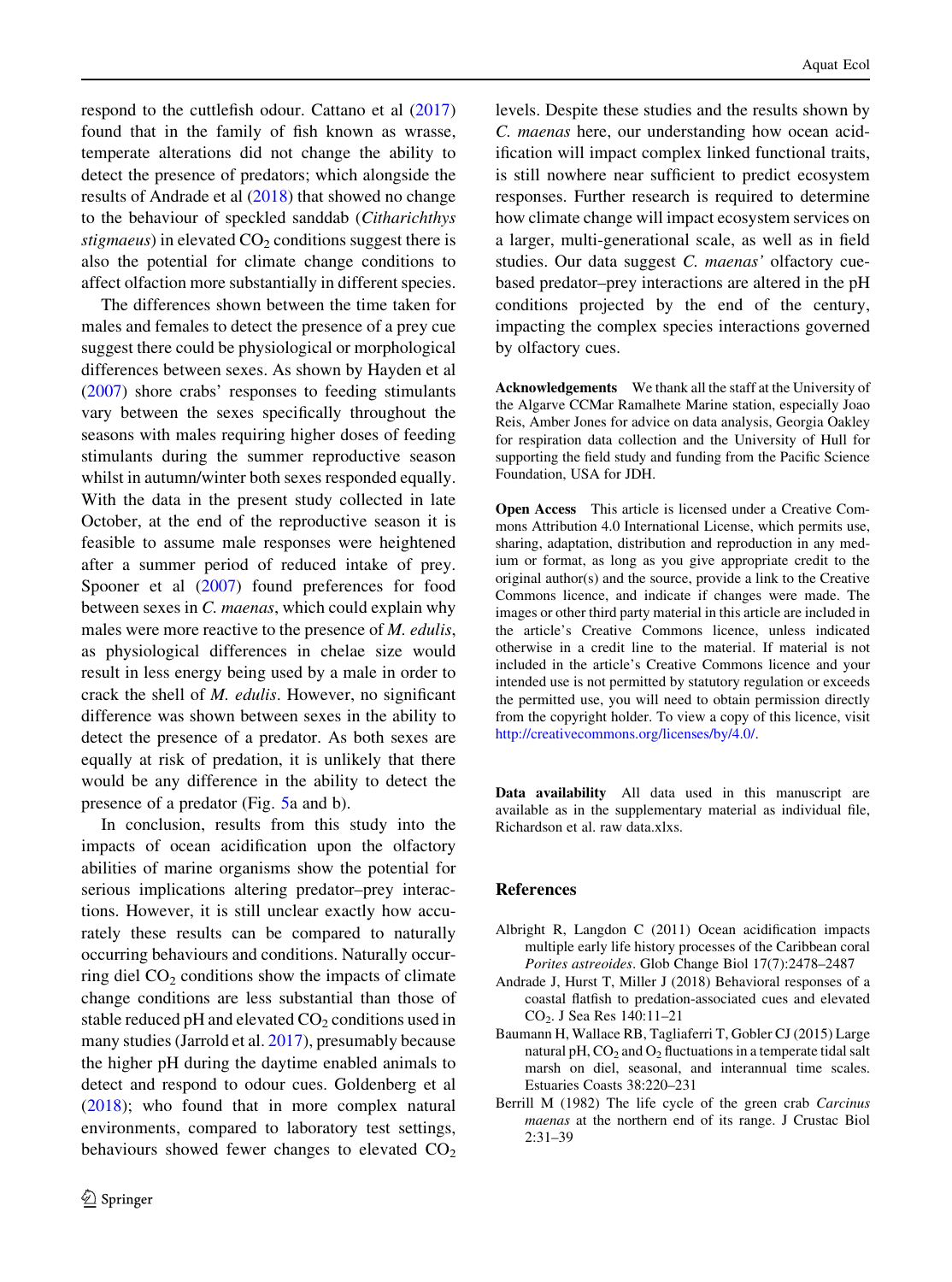- <span id="page-8-0"></span>Bindoff NL, Cheung WWL, Kairo JG, Arístegui J, Guinder VA, Hallberg R, et al. (2019) Changing ocean, marine ecosystems, and dependent communities. In: IPCC special report on the ocean and cryosphere in a changing climate
- Briffa M, de la Haye K, Munday P (2012) High  $CO<sub>2</sub>$  and marine animal behaviour: potential mechanisms and ecological consequences. Mar Pollut Bull 64(8):1519–1528
- Bytheway J, Carthey A, Banks P (2013) Risk vs. reward: how predators and prey respond to aging olfactory cues. Behav Ecol Sociobiol 67(5):715–725
- Caldeira K, Wickett ME (2003) Oceanography: anthropogenic carbon and ocean pH. Nature 425:365
- Carstensen J, Duarte CM (2019) Drivers of pH variability in coastal ecosystems. Environ Sci Technol 43:4020–4029
- Cattano C, Calo` A, Di Franco A, Firmamento R, Quattrocchi F, Sdiri K et al (2017) Ocean acidification does not impair predator recognition but increases juvenile growth in a temperate wrasse off  $CO<sub>2</sub>$  seeps. Mar Environ Res 132:33–40
- Chivers D, Dixson D, White J, McCormick M, Ferrari M (2013) Degradation of chemical alarm cues and assessment of risk throughout the day. Ecol Evol 3(11):3925–3934
- Clements JC, Hunt HL (2015) Marine animal behaviour in a high CO<sub>2</sub> ocean. Mar Ecol Prog Ser 536:259–279
- Cripps I, Munday P, McCormick M (2011) Ocean acidification affects prey detection by a predatory reef fish. PLoS ONE 6(7):e22736
- Crook E, Potts D, Rebolledo-Vieyra M, Hernandez L, Paytan A (2011) Calcifying coral abundance near low-pH springs: implications for future ocean acidification. Coral Reefs 31(1):239–245
- DeWeerdt S (2017) Sea change. Nature 550:S54–S58
- Dixson D, Munday P, Jones G (2010) Ocean acidification disrupts the innate ability of fish to detect predator olfactory cues. Ecol Lett 13(1):68–75
- Dixson D, Jennings A, Atema J, Munday P (2014) Odor tracking in sharks is reduced under future ocean acidification conditions. Glob Change Biol 21(4):1454–1462
- Draper AM, Weissburg MJ (2019) Impacts of global warming and elevated  $CO<sub>2</sub>$  on sensory behavior in predator-prey interactions: a review and synthesis. Front Ecol Evol. <https://doi.org/10.3389/fevo.2019.00072>
- Dodd L, Grabowski J, Piehler M, Westfield I, Ries J (2015) Ocean acidification impairs crab foraging behaviour. Proc R Soc B Biol Sci 282(1810):20150333
- Esrl.noaa.gov. (2020) sESRL Global Monitoring Division Global Greenhouse Gas Reference Network. [online] Available at: <[https://www.esrl.noaa.gov/gmd/ccgg/](https://www.esrl.noaa.gov/gmd/ccgg/trends/gl_trend.html) [trends/gl\\_trend.html](https://www.esrl.noaa.gov/gmd/ccgg/trends/gl_trend.html)> Accessed 30 March 2020
- Fathala M, Iribarren L, Kunert M, Maldonado H (2009) A field model of learning: 1. Short-term memory in the crab Chasmagnathus granulatus. J Comp Physiols A 196(1):61–75
- Ferrari M, Messier F, Chivers D (2007) Degradation of chemical alarm cues under natural conditions: risk assessment by larval woodfrogs. Chemoecology 17(4):263–266
- Gattuso J-P, Magnan A, Billé R, Cheung WWL, Howes EL, Joos F et al (2015) Contrasting futures for ocean and society from different anthropogenic  $CO<sub>2</sub>$  emissions scenarios. Science 349(6243):aac4722
- Glaspie C, Longmire K, Seitz R (2017) Acidification alters predator-prey interactions of blue crab Callinectes sapidus and soft-shell clam Mya arenaria. J Exp Mar Biol Ecol 489:58–65
- Goldenberg S, Nagelkerken I, Marangon E, Bonnet A, Ferreira C, Connell S (2018) Ecological complexity buffers the impacts of future climate on marine consumers. Nat Clim Chang 8(3):229–233
- Hay ME (2009) Marine chemical ecology: chemical signals and cues structure marine populations, communities, and ecosystems. Annual Revue Marine Science 1:193–212
- Hayden D, Jennings A, Mueller C, Pascoe D, Bublitz R, Webb H et al (2007) Sex specific mediation of foraging in the shore crab, Carcinus maenas. Horm Behavs 52:162–168
- Hardege JD, Bartels-Hardege HD, Fletcher N, Terschak J, Harley M, Smith M et al (2011a) Identification of a female sex pheromone in Carcinus maenas. Mar Ecol Prog Ser 436:177–189
- Hardege JD, Rotchell J, Terschak JA, Greenway G (2011b) Analytical challenges and the development of biomarkers to measure and monitor the effects of ocean acidification. Trends Anal Chem 30:1320–1326
- Hoegh-Guldberg O, Jacob D, Taylor M, Bindi M, Brown S, Camilloni I, et al. (2018) Impacts of  $1.5^{\circ}$ C Global Warming on Natural and Human Systems. In: Global Warming of 1.5C. An IPCC Special Report on the impacts of global warming of 1.5°C above pre-industrial levels and related global greenhouse gas emission pathways, in the context of strengthening the global response to the threat of climate change, sustainable development, and efforts to eradicate poverty
- Jarrold M, Humphrey C, McCormick M, Munday P (2017) Diel CO2 cycles reduce severity of behavioural abnormalities in coral reef fish under ocean acidification. Sci Rep. [https://](https://doi.org/10.1038/s41598-017-10378-y) [doi.org/10.1038/s41598-017-10378-y](https://doi.org/10.1038/s41598-017-10378-y)
- Lowe S, Browne M, Boudjelas S, De Poorter M (2000) 100 of the World's Worst Invasive Alien Species A selection from the Global Invasive Species Database. The Invasive Species Specialist Group (ISSG) a specialist group of the Species Survival Commission (SSC) of the World Conservation Union (IUCN), p 12
- Lunt G (1991) GABA and GABA receptors in invertebrates. Semin Neurosci 3(3):251–258
- Luquet G (2012) Biomineralizations: insights and prospects from crustaceans. ZooKeys 176:103–121
- Munday P, Dixson D, Donelson J, Jones G, Pratchett M, Devitsina G et al (2009) Ocean acidification impairs olfactory discrimination and homing ability of a marine fish. Proc Natl Acad Sci 106(6):1848–1852
- Nilsson G, Dixson D, Domenici P, McCormick M, Sørensen C, Watson S et al (2012) Near-future carbon dioxide levels alter fish behaviour by interfering with neurotransmitter function. Nat Clim Chang 2(3):201–204
- Orr J, Fabry V, Aumont O, Bopp L, Doney S, Feely R et al (2005) Anthropogenic ocean acidification over the twentyfirst century and its impact on calcifying organisms. Nature 437(7059):681–686
- Paganini A, Miller N, Stillman J (2014) Temperature and acidification variability reduce physiological performance in the intertidal zone porcelain crab Petrolisthes cinctipes. J Exp Biol 217(22):3974–3980